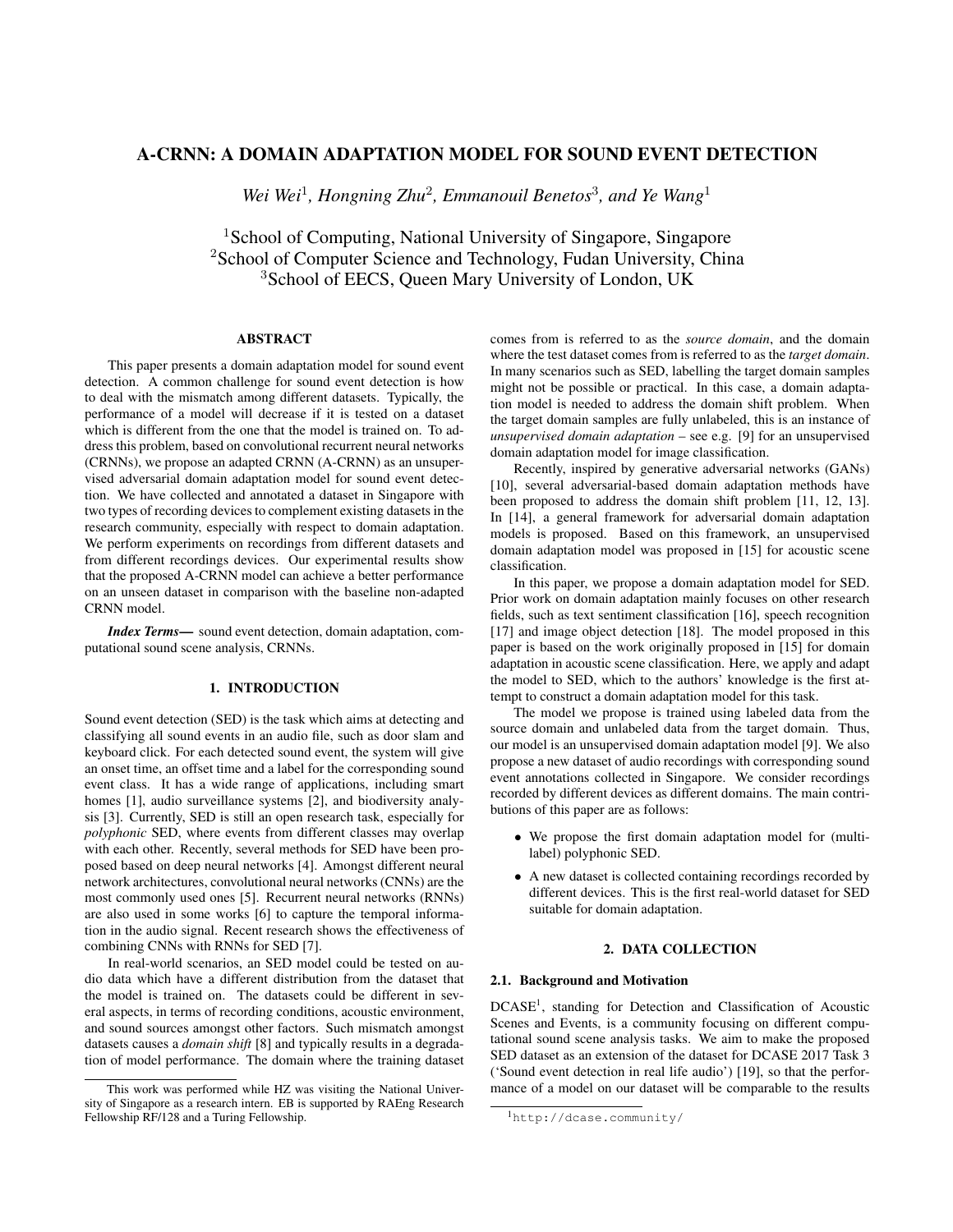on the DCASE dataset, whilst being able to carry out research on domain adaptation for this task. Therefore, we follow a similar data collection procedure as the one proposed in [20].

The motivation to propose this dataset is that although there are several publicly available datasets on SED, none of them have addressed the problem of domain adaptation. Also, most existing datasets have been compiled in Europe, where the acoustic environments and sound source characteristics could be different from Asian countries. Therefore, we propose our own dataset recorded in Singapore, targeting the domain adaptation task for SED.

#### 2.2. Audio Recording

To make sure that the dataset can be useful for evaluating domain adaptation across recording devices, two different devices are used to perform simultaneous audio recording. The devices used for highquality audio recording are a Roland CS-10EM binaural microphone and a Zoom H5 portable recorder, which are similar to the recording devices for collecting the DCASE 2017 Task 3 dataset [19]. The device used for low-quality audio recording is an iPhone XS smartphone. At the same time, a Valore MAXIMAL action camera is used for video recording in order to facilitate the annotation work. Each recording is around 5 minutes long. In total, the dataset contains 100 recordings, at approximately 9 hours total duration.

#### 2.3. Annotation and Post-Processing

Five classes of sound events are annotated for this dataset: car, children, large vehicle, people speaking and people walking. These are the same classes as DCASE 2017 Task 3 [19], except for the breaks squeaking event which is not included in this dataset, considering that it is not commonly seen compared with other five sound event classes. Weather conditions (in our case, whether it is raining or not) under which each recording is recorded are also collected and annotated in the metadata file to address the problem of mismatch between domains in terms of different types of background noise.

The high-quality recordings are recorded using 44.1kHz sampling rate in WAV format and the low-quality recordings are automatically resampled to 48kHz by the recording device (iPhone XS) in M4A format. During post-processing, we convert the low-quality recordings to WAV format and resample them to 44.1kHz sampling rate. Aside from this, high-quality and low-quality recordings are temporally aligned so that two recordings recorded simultaneously will share the same annotation file.

#### 2.4. Domain Adaptation

By proposing this dataset, the domain adaptation problem for SED can be addressed in the following three aspects:

- Mismatch of the recording conditions, which is addressed by using different types of recording equipment.
- Mismatch of sound event characteristics and acoustic environments, which can be addressed by comparing our dataset recorded in Singapore with datasets which are recorded in other countries, such as the DCASE 2017 Task 3 dataset [19].
- Mismatch of the background noise, which is addressed by recording under different weather conditions.

In this paper, we carry out domain adaptation experiments for the first two aspects. The mismatch of the recording conditions is addressed by performing experiments over our dataset with highquality recordings and low-quality recordings. The mismatch of the sound event characteristics is addressed by performing experiments over our dataset, which is recorded in Singapore, and the DCASE 2017 Task 3 dataset [19], which is recorded in Finland.

#### 3. DOMAIN ADAPTATION MODEL

In this section, we propose an adversarial domain adaptation model for SED. Our model is an unsupervised model which means no labeled data from the target domain will be used to train the model. We follow the general framework proposed in [14] and the weights for source and target models are not tied.

#### 3.1. Overview

We use  $(X_s, Y_s) = \{ (X_s^1, Y_s^1), \ldots, (X_s^{N_s}, Y_s^{N_s}) \}$  to denote labeled data from the source domain, where  $N<sub>s</sub>$  is the number of source domain samples. Suppose that there are  $K$  classes of sound events in total, then  $Y_s \in \{1, 2, \ldots, K\}$ . Similarly, unlabeled data from the target domain is denoted as  $X_t = \{X_t^1, \dots, X_t^{N_t}\}$ , where  $N_t$  is the number of target domain samples. Our goal is to train a representation mapping  $M_s$  for the source domain and another representation mapping  $M_t$  for the target domain. We want to train  $M_s$  and  $M_t$  so that the distance between the source domain representation  $M_s(X_s)$  and the target domain representation  $M_t(X_t)$  is minimized. After that, the classifier  $C$  which is trained only using the source domain data  $(X_s, Y_s)$  can be applied to the target domain data  $X_t$  as well.

#### 3.2. Detailed Steps

There are three steps to build and test this domain adaptation model: pre-training, adversarial training and testing.

In the first step, we train a source domain representation mapping  $M_s$  and a classifier C, using labeled data  $(X_s, Y_s)$  from the source domain. The goal of the step is to obtain a representation mapping  $M_s$  and a classifier C which can work on source domain data. If  $C(M_s(X_s))$  denotes the output of applying the classifier C on the source domain representation  $M_s(X_s)$ , the loss function for training  $M_s$  and C is then defined as follows:

$$
\min_{M_s, C} L_s = -\frac{1}{N_s} \sum_{n=1}^{N_s} \sum_{k=1}^{K} \mathbb{1}_{[k=Y_s^n]} \log C(M_s(X_s^n)), \quad (1)
$$

where  $\mathbb{1}_{[k=Y_s^n]} = 1$  if  $k = Y_s^n$  and 0 otherwise.

The second step is the adversarial training step. Since we are dealing with the source and target domains which have the same label space, the classifier remains fixed in this step. Only the target domain representation mapping  $M_t$  is trained in an adversarial way (similar with GANs [10]) to map the target domain data to the same feature space as the source domain representation. A domain discriminator  $D$  is introduced in this step to perform domain classification on  $M_s(X_s)$  and  $M_t(X_t)$ , i.e. the output of D is binary, indicating whether the input is from the source or the target domain. We perform alternating optimization to train the discriminator  $D$  and the target domain representation mapping  $M_t$ . To train the discriminator  $D$ , we use the following loss:

$$
\min_{D} L_d = - \frac{1}{N_s} \sum_{n=1}^{N_s} \log D(M_s(X_s^n)) - \frac{1}{N_t} \sum_{n=1}^{N_t} \log(1 - D(M_t(X_t^n))).
$$
 (2)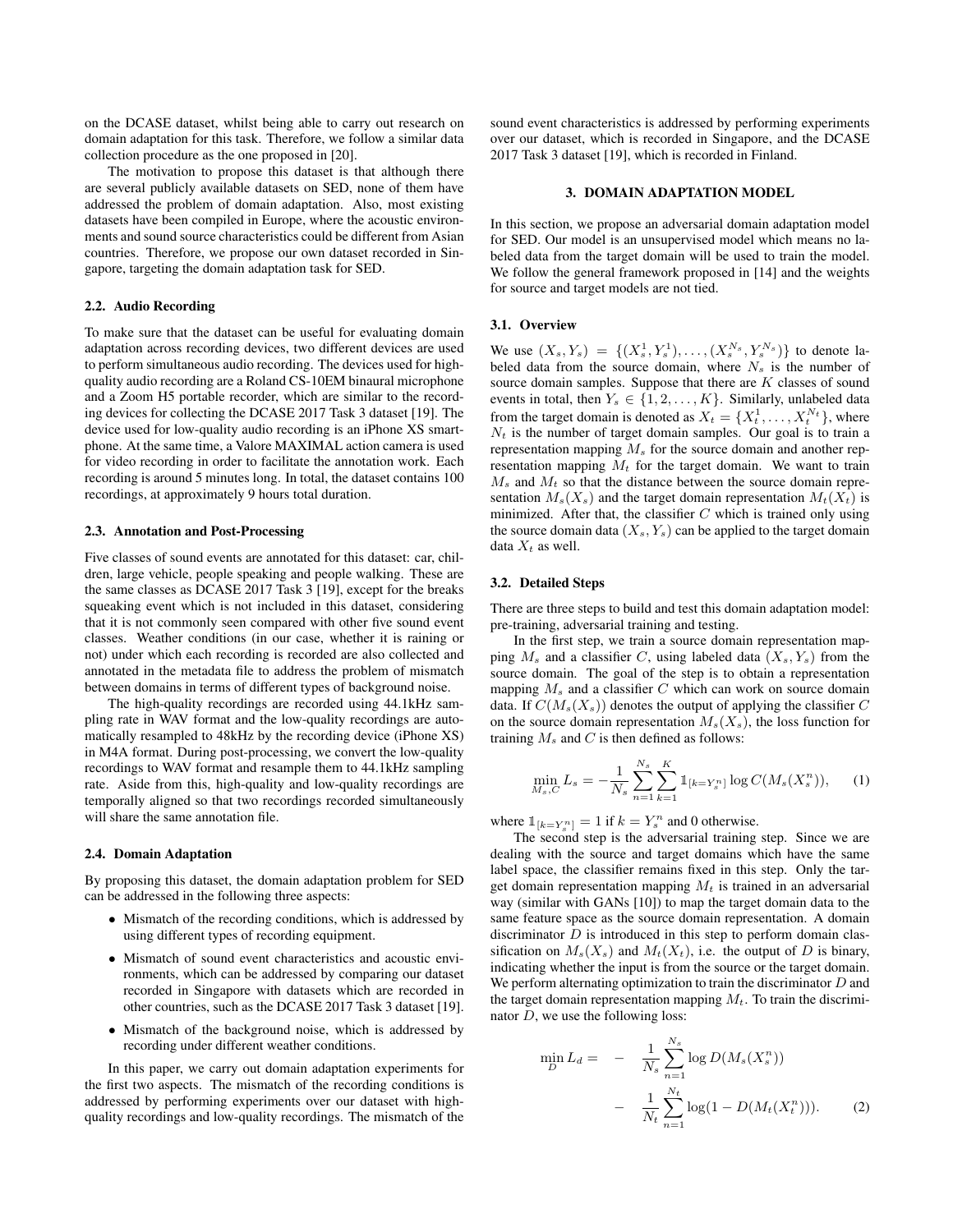

Fig. 1: Detailed steps of the domain adaptation model. Models in dashed boxes are not trained in the respective step.

When training  $M_t$ , we use the following loss:

$$
\min_{M_t} L_t = - \frac{1}{N_t} \sum_{n=1}^{N_t} \log D(M_t(X_t^n))
$$

$$
- \frac{1}{N_s} \sum_{n=1}^{N_s} \sum_{k=1}^{K} \mathbb{1}_{[k=Y_s^n]} \log C(M_t(X_s^n)). \quad (3)
$$

Eq. (3) does not follow the framework proposed in [14]. The first term in Eq. (3) maximizes the domain confusion while the second term minimizes the classification error on the source domain data  $X_s$  using the target mapping  $M_t$ . This is because we observe that by only maximizing the domain confusion, the training process is not stable and the model gives a worse detection accuracy on both the source and target domain. Therefore, we adopt the method proposed in [15] which adds an extra classification error term to the loss function. This gives a more stable adversarial training process and a better detection accuracy on both the source and target domains.

In the final testing step, sound event detection for both the source and target domain data is performed using the target domain representation mapping  $M_t$  and the classifier C.

Fig. 1 illustrates how these three steps work. Models with dashed lines (e.g. source mapping and classifier in step 2) are fixed during that step.

#### 3.3. Model Architecture

The architecture of our model is as follows. Since our domain adaptation framework does not depend on a certain model architecture, we use a convolutional recurrent neural network (CRNN) [21] as a base model, which is currently the state-of-the-art for SED [22]. The input of the model is 40 Mel-band energies calculated by applying a 2048 samples Hamming window with 50% overlap. The Mel-band energies are then divided into several sequences with a length of 256. Samples with multiple channels are averaged to a single channel. Therefore, the shape of the input is  $256 \times 40$ . For source and target mappings, the models share the same architecture, consisting of three convolutional layers, all of which have 128 filters with the

size of (3, 3). Each convolutional layer is followed by a max pooling layer. The size of the kernels for the three max pooling layers is  $\{(1, 5), (1, 2), (1, 2)\}.$  We only apply max pooling to the frequency dimension because we do not want any information in the time dimension to be lost. The classifier is an RNN classifier which has two recurrent layers with a size of 32. The recurrent layers are followed by two fully connected layers with a size of {16, 5}. We use ReLU as the activation function for the output of all layers, except for the output layer which uses sigmoid as the activation function. We also apply a 50% dropout rate for all the layers. For the discriminator, it has three RNN layers with a size of 32, followed by three hidden fully connected layers with 64, 64 and 16 nodes. The output layer of the discriminator has one node with a sigmoid activation function.

## 4. EXPERIMENTS

In this section, we present the experimental results of our proposed domain adaptation model on different datasets as the source and target domains. Our proposed dataset (referred to as the 'SG' dataset) has two subsets, one with high-quality recordings ('SGhigh' dataset), the other one with low-quality recordings ('SG-low' dataset). The dataset for DCASE 2017 Task 3 will be referred to as the DCASE dataset. Our proposed domain adaptation model will be referred to as A-CRNN, standing for adapted CRNN.

The SG dataset (both SG-high and SG-low) is manually split into training, validation and test subsets and each of them contains 60%, 20% and 20% of the recordings respectively. For the DCASE dataset, we use the original splits proposed in [20]. Hyperparameters are determined using the validation set and the model with the best performance on the validation set is applied on the test set to report the results.

#### 4.1. Evaluation Metrics

We use the segment-based F-score (segment size: 1 second) and error rate for evaluation [23]. An ideal SED system should have an F-score of 1 and an error rate of 0.

#### 4.2. Experiment Results

## *4.2.1. Overall Performance*

In this section, we report the performance of A-CRNN. All results are presented in Tables 1-4. In each table, the first row presents the results of the pre-trained non-adapted model, CRNN, which is trained only using the labeled data from the source domain. The second row presents results of the adapted model, A-CRNN, which is trained based on the pre-trained non-adapted CRNN model, using labeled source domain data and unlabeled target domain data.

Tables 1 and 2 present the results of the experiments where the source domain is the SG-high dataset, and the target domain is the SG-low dataset (Table 1) and the DCASE dataset (Table 2). Tables 3 and 4 present the results of the experiments where the source domain is the DCASE dataset, and the target domain is the SG-high dataset (Table 3) and the SG-low dataset (Table 4). Note a different trainvalidation-test split is used for the Table 1 experiment to avoid using aligned recordings for the source and target domains.

From Table 1 to Table 4, we can see that on the source domain, compared with the non-adapted CRNN model, the performance of A-CRNN only drops marginally, and there is a small improvement of the performance on the source domain in Table 1. On the target domain, the performance of A-CRNN clearly improves after adaptation.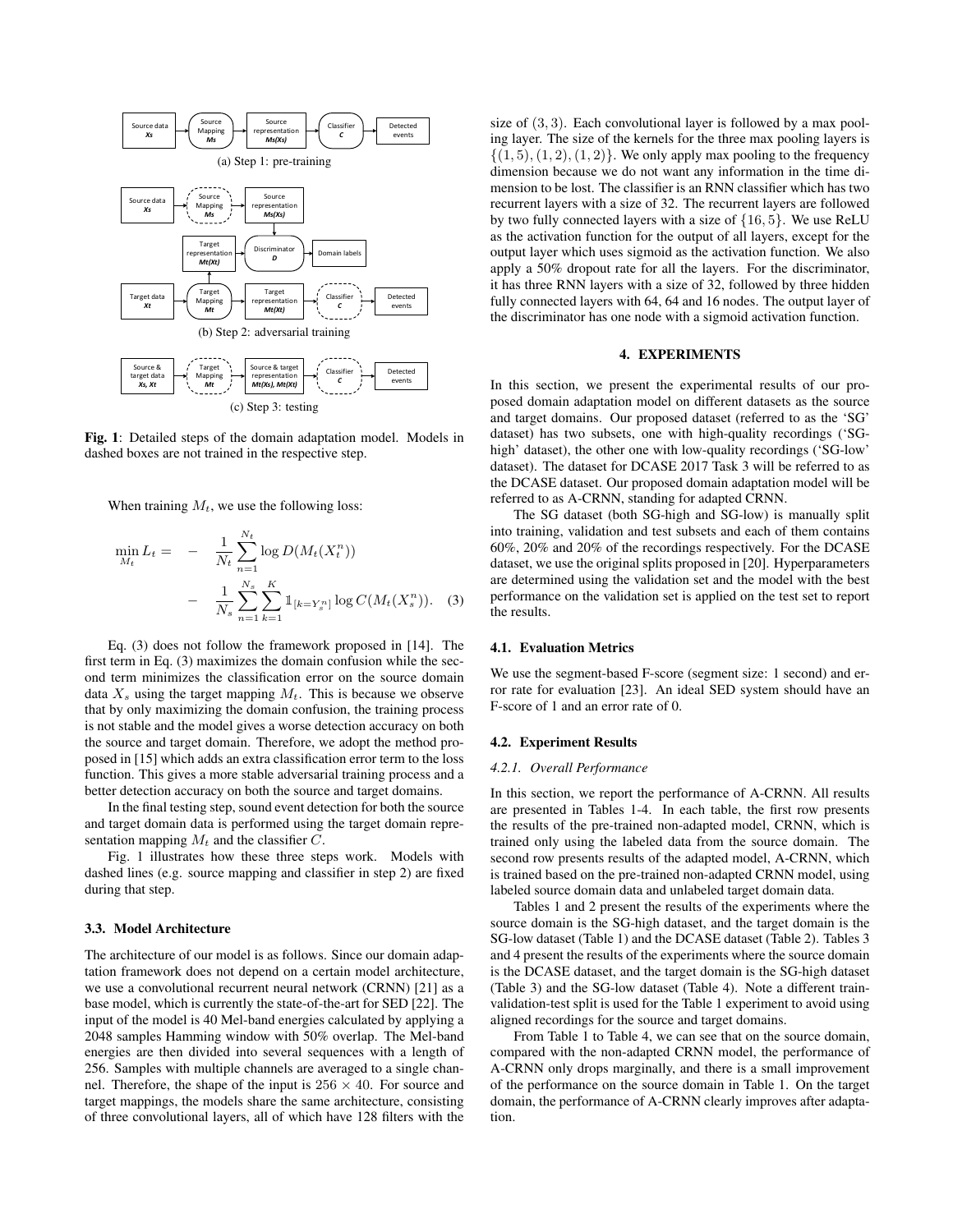| <b>Table 1</b> : Results (Source: SG-high; Target: SG-low) |  |  |  |  |
|------------------------------------------------------------|--|--|--|--|
|------------------------------------------------------------|--|--|--|--|

| Model                 | Source domain         |                |                | <b>Target domain</b> |
|-----------------------|-----------------------|----------------|----------------|----------------------|
|                       | Error rate<br>F-score |                | <b>F-score</b> | Error rate           |
| <b>CRNN</b><br>A-CRNN | 0.583<br>0.590        | 0.620<br>0.609 | 0.442<br>0.480 | 0.743<br>0.688       |

Table 2: Results (Source: SG-high; Target: DCASE)

| Model                        | Source domain         |                |                | <b>Target domain</b> |
|------------------------------|-----------------------|----------------|----------------|----------------------|
|                              | Error rate<br>F-score |                | <b>F-score</b> | Error rate           |
| <b>CRNN</b><br><b>A-CRNN</b> | 0.470<br>0.427        | 0.793<br>0.869 | 0.256<br>0.458 | 0.947<br>0.826       |

Among the four experiments, the first one (SG-high to SG-low) is the easiest one, because the only difference between the source and target domains is the recording quality. That is why the performance on the source domain increases for this experiment only.

For the remaining experiments, in the second (SG-high to DCASE) and the third experiments (DCASE to SG-high), the source and target domain recordings have different sound event characteristics and acoustic environments which is harder for domain adaptation compared to the first experiment. The last one (DCASE to SG-low) would be the most difficult experiment for domain adaptation, for the reason that it covers all the domain adaptation aspects in the first three experiments. That would also explain why the experimental results in Table 4 show the smallest improvement on the target domain, compared with Tables 2 and 3.

#### *4.2.2. Class-wise Performance*

Tables 5 and 6 present results in terms of the class-wise F-score on the various target domains. From the tables we can see that after adaptation, the improvement is most significant for the car class, for all the experiments. We assume that it is because among all five event classes, the car class is a relatively simple one, especially compared with children and people speaking classes - car sounds mostly correspond to low-frequency sound events without complex temporal structures.

It can also be noticed that, for the large vehicle class, the Fscore for the non-adapted model (CRNN) is better than the adapted model (A-CRNN) for three of the experiments. For other classes, the results are not consistent among the four experiments. For example, for the people speaking class the F-score improves after adaptation for the first two experiments (in Table 5) but drops for the last two experiments (in Table 6).

## 5. CONCLUSIONS

In this paper, we propose the first real-world dataset for SED which addresses the problem of domain adaptation. The recordings are collected by different devices which can be considered as different domains. We also propose A-CRNN, an unsupervised adversarial domain adaptation model based on a CRNN baseline model. Results show that the proposed A-CRNN model reports improved target domain performance when using a different dataset or a different recording device, with a small decrease in source domain performance.

Table 3: Results (Source: DCASE; Target: SG-high)

| Model                 | Source domain  |                   |                | <b>Target domain</b> |
|-----------------------|----------------|-------------------|----------------|----------------------|
|                       | <b>F-score</b> | <b>Error</b> rate | <b>F-score</b> | Error rate           |
| <b>CRNN</b><br>A-CRNN | 0.528<br>0.514 | 0.705<br>0.716    | 0.163<br>0.301 | 1.072<br>0.960       |

Table 4: Results (Source: DCASE; Target: SG-low)

| Model         | Source domain                |       |                | <b>Target domain</b> |
|---------------|------------------------------|-------|----------------|----------------------|
|               | Error rate<br><b>F-score</b> |       | <b>F-score</b> | Error rate           |
| <b>CRNN</b>   | 0.528                        | 0.705 | 0.223          | 1.097                |
| <b>A-CRNN</b> | 0.511                        | 0.757 | 0.295          | 0.936                |

Table 5: Class-wise F-score on the target domain

| Class name      | <b>SG-high to SG-low</b> |               | <b>SG-high to DCASE</b> |               |
|-----------------|--------------------------|---------------|-------------------------|---------------|
|                 | <b>CRNN</b>              | <b>A-CRNN</b> | <b>CRNN</b>             | <b>A-CRNN</b> |
| car             | 0.448                    | 0.498         | 0.289                   | 0.638         |
| children        | 0.406                    | 0.490         | 0.226                   | 0.250         |
| large vehicle   | 0.502                    | 0.534         | 0.397                   | 0.197         |
| people speaking | 0.467                    | 0.514         | 0.087                   | 0.118         |
| people walking  | 0.008                    | 0.103         | 0.000                   | 0.000         |

Table 6: Class-wise F-score on the target domain

| Class name      | <b>DCASE</b> to SG-high |               | <b>DCASE</b> to SG-low |               |
|-----------------|-------------------------|---------------|------------------------|---------------|
|                 | <b>CRNN</b>             | <b>A-CRNN</b> | <b>CRNN</b>            | <b>A-CRNN</b> |
| car             | 0.256                   | 0.473         | 0.357                  | 0.479         |
| children        | 0.072                   | 0.005         | 0.235                  | 0.005         |
| large vehicle   | 0.119                   | 0.004         | 0.109                  | 0.024         |
| people speaking | 0.297                   | 0.056         | 0.334                  | 0.149         |
| people walking  | 0.081                   | 0.096         | 0.082                  | 0.104         |

Although the A-CRNN has shown improved detection accuracy on the target domain compared with the CRNN baseline, there still exist many future research directions. First, further experiments can be done using different non-adapted model architectures for pretraining. Theoretically, our method should work regardless of the baseline model architecture. Besides, as shown in Section 4.2.2, performance on some of the classes is not improving after adaptation. This is because the model proposed in this paper is quite a general domain adaptation model and more work could be done to focus on specific sound event characters, such as temporal structures, to improve performance on these classes.

There are also some other domain shift aspects that have not been addressed in this paper. For example, the source and target domains might have different label spaces. Besides, our model is an unsupervised domain adaptation model while sometimes a few labeled target domain samples are available, in which case a semisupervised domain adaptation model is needed.